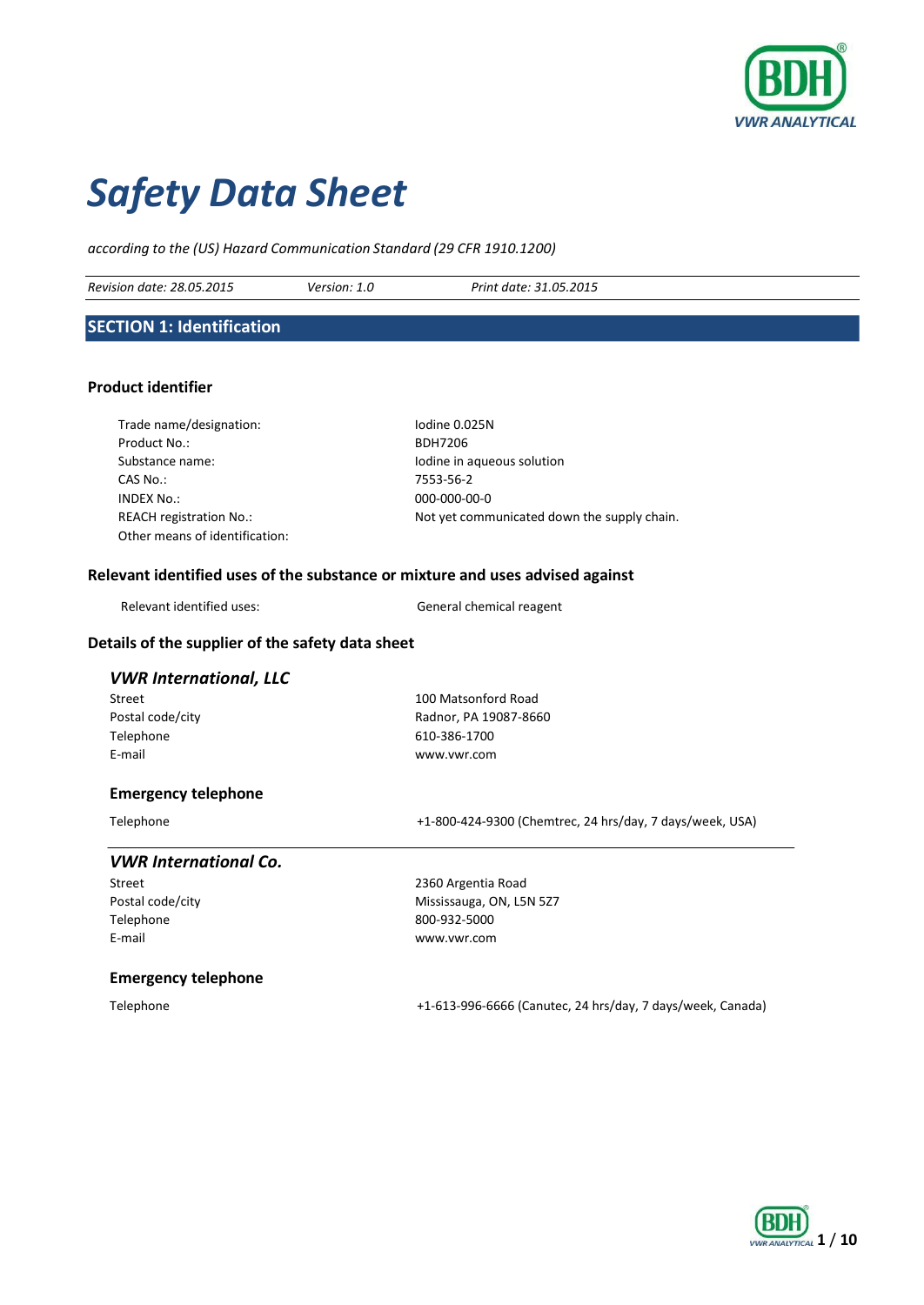

# **SECTION 2: Hazards identification**

# **Classification of the substance or mixture**

# **Classification according GHS**

This mixture is classified as not hazardous according GHS.

# **Classification according to Directive 67/548/EEC or 1999/45/EC**

This mixture is classified as not hazardous according to 1999/45/EC.

#### **Label elements**

# **Labelling according GHS**

According to GHS regulation the product does not have to be labelled.

# **Labelling (67/548/EEC or 1999/45/EC)**

According to EC directives or the corresponding national regulations the product does not have to be labelled.

Other hazards

SVHC No

# **SECTION 3: Composition / information on ingredients**

**Hazardous ingredients Classification according to the OSHA Hazard Communication Standard 29 CFR 1910.1200**

| <b>Substance name</b> | <b>Concentration</b> | <b>Product identifier</b>                                                           | <b>Hazard classes and hazard categories</b>                                                                                                                                                                                                                                                                                                                                                                                                           |
|-----------------------|----------------------|-------------------------------------------------------------------------------------|-------------------------------------------------------------------------------------------------------------------------------------------------------------------------------------------------------------------------------------------------------------------------------------------------------------------------------------------------------------------------------------------------------------------------------------------------------|
| Iodine                | < 25%                | CAS No.: EC<br>No.: REACH<br>No.:<br>Not yet communicated<br>down the supply chain. | Specific target organ toxicity (repeated<br>exposure), category 1 - H372<br>Acute toxicity, category 4, oral - H302<br>Acute toxicity, category 4, dermal - H312<br>Acute toxicity, category 4, inhalation - H332<br>Eye irritation, category 2 - H319<br>Specific target organ toxicity (single exposure),<br>category 3, vascular - H335<br>Skin irritation, category 2 - H315<br>Hazardous to the aquatic environment, acute,<br>category 1 - H400 |

# **Hazardous ingredients Classification according to 67/548/EEC**

| <b>Substance name</b> | <b>Concentration</b> | <b>Product identifier</b>                      | <b>Hazard classes and hazard categories</b>                  |
|-----------------------|----------------------|------------------------------------------------|--------------------------------------------------------------|
| <b>lodine</b>         | < 25%                | CAS No.: EC<br>No.: REACH                      | Xn, Harmful, R20/21<br>N, Dangerous for the environment, R50 |
|                       |                      | No.:                                           |                                                              |
|                       |                      | Not yet communicated<br>down the supply chain. |                                                              |

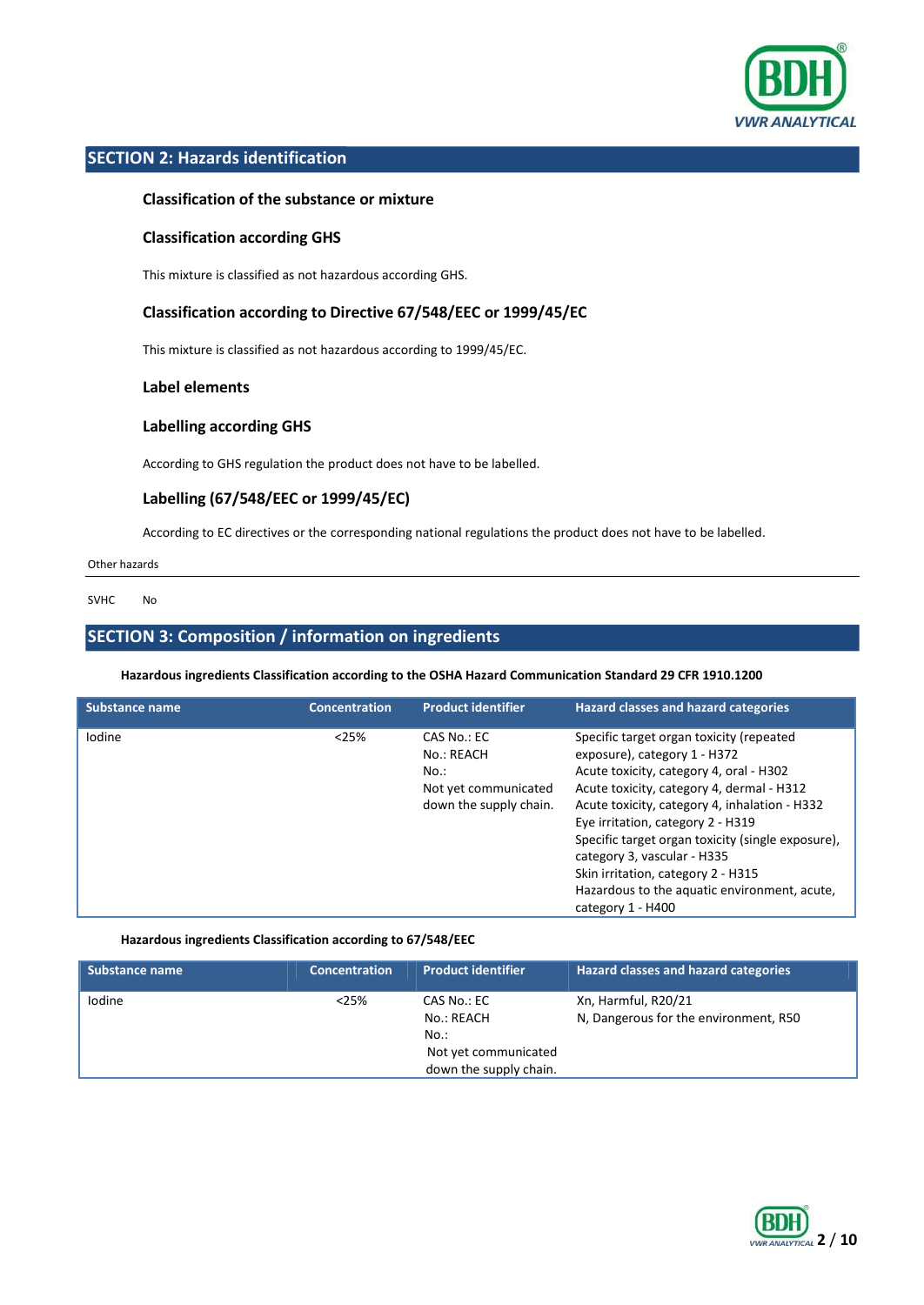

# **SECTION 4: First aid measures**

### **General information**

When in doubt or if symptoms are observed, get medical advice. If unconscious place in recovery position and seek medical advice. Never give anything by mouth to an unconscious person or a person with cramps. Change contaminated, saturated clothing. Do not leave affected person unattended.

# **After inhalation**

Remove casualty to fresh air and keep warm and at rest. If breathing is irregular or stopped, administer artificial respiration. In case of respiratory tract irritation, consult a physician.

# **In case of skin contact**

After contact with skin, wash immediately with plenty of water and soap. Remove contaminated, saturated clothing immediately. In case of skin reactions, consult a physician.

#### **After eye contact**

In case of contact with eyes flush immediately with plenty of flowing water for 10 to 15 minutes holding eyelids apart and consult an ophthalmologist. Protect uninjured eye. Remove contact lenses, if present and easy to do. Continue rinsing.

#### **In case of ingestion**

If accidentally swallowed rinse the mouth with plenty of water (only if the person is conscious) and obtain immediate medical attention. Do NOT induce vomiting. Give nothing to eat or drink.

#### **Most important symptoms and effects, both acute and delayed**

no data available

# **Indication of any immediate medical attention and special treatment needed**

no data available

### **Self-protection of the first aider**

First aider: Pay attention to self-protection!

# **Information to physician**

no data available

# **SECTION 5: Firefighting measures**

#### **Extinguishing media**

#### **Suitable extinguishing media**

The product itself does not burn. Co-ordinate fire-fighting measures to the fire surroundings.

# **Extinguishing media which must not be used for safety reasons**

no restriction

# **Special hazards arising from the substance or mixture**

In case of fire may be liberated: Hydrogen iodide (HJ) Sulphur oxides

# **Advice for firefighters**

DO NOT fight fire when fire reaches explosives. In case of fire: Wear self-contained breathing apparatus.

#### **Additional information**

Do not allow run-off from fire-fighting to enter drains or water courses. Do not inhale explosion and combustion gases. Use caution when applying carbon dioxide in confined spaces. Carbon dioxide can displace oxygen. Use water spray jet to protect personnel and to cool endangered containers.

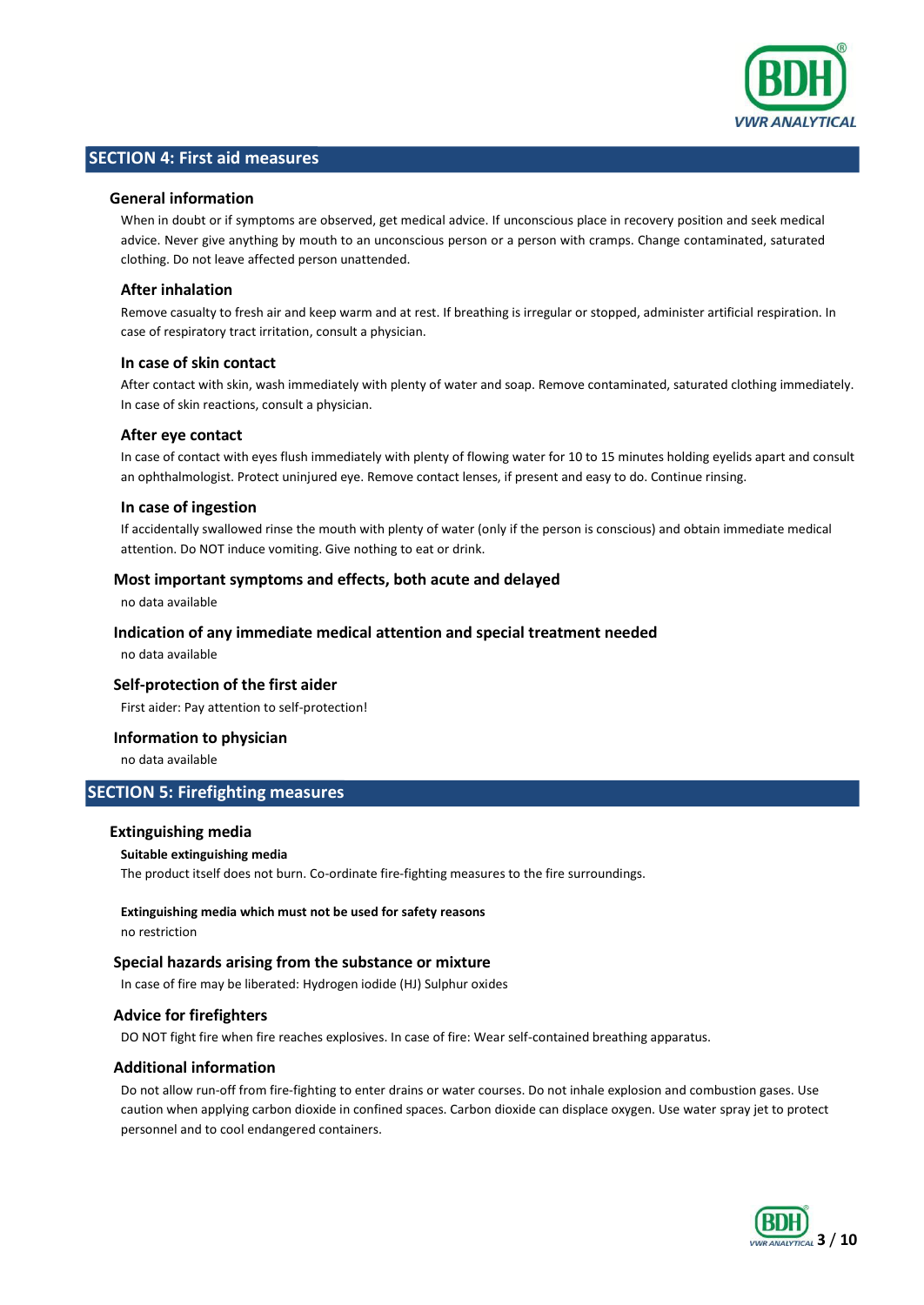

# **SECTION 6: Accidental release measures**

### **Personal precautions, protective equipment and emergency procedures**

Avoid generation of dust. Do not breathe dust. Provide adequate ventilation. Avoid contact with skin, eyes and clothes.

#### **Environmental precautions**

Do not allow to enter into surface water or drains.

# **Methods and material for containment and cleaning up**

Spilled product must never be returned to the original container for recycling. Take up carefully when dry. Avoid generation of dust. Clean contaminated objects and areas thoroughly observing environmental regulations. Collect in closed and suitable containers for disposal.

# **Additional information**

Clear spills immediately.

# **SECTION 7: Handling and storage**

#### **Precautions for safe handling**

All work processes must always be designed so that the following is as low as possible: Inhalation skin contact Eye contact

# **Conditions for safe storage, including any incompatibilities**

storage temperature: 15-25 °C Storage class: 10-13 Keep container tightly closed in a cool, well-ventilated place.

# **Specific end use(s)**

no data available

# **SECTION 8: Exposure controls/personal protection**

# **Control parameters**

| Ingredient<br>(Designation) | Regulatory<br>information | Country | Limit value type<br>(country of origin) | Limit value                    | Remark                  |
|-----------------------------|---------------------------|---------|-----------------------------------------|--------------------------------|-------------------------|
| Iodine                      | Gestis                    | CA      | <b>STV</b>                              | $1,0(1)$ mg/m <sup>3</sup> -   | (1) Ceiling value       |
|                             |                           |         |                                         | $0,1(1)$ ppm                   |                         |
| Iodine                      | <b>OSHA</b>               | US      | <b>STV</b>                              | $1 \text{ mg/m}^3 - 0.1$       |                         |
|                             |                           |         |                                         | ppm                            |                         |
| Iodine                      | <b>NIOSH</b>              | US      | <b>STV</b>                              | $1(1)$ mg/m <sup>3</sup> - 0.1 | (1) ceiling limit value |
|                             |                           |         |                                         | $(1)$ ppm                      |                         |

#### **Exposure controls**

#### **Appropriate engineering controls**

Technical measures and the application of suitable work processes have priority over personal protection equipment. If handled uncovered, arrangements with local exhaust ventilation have to be used.

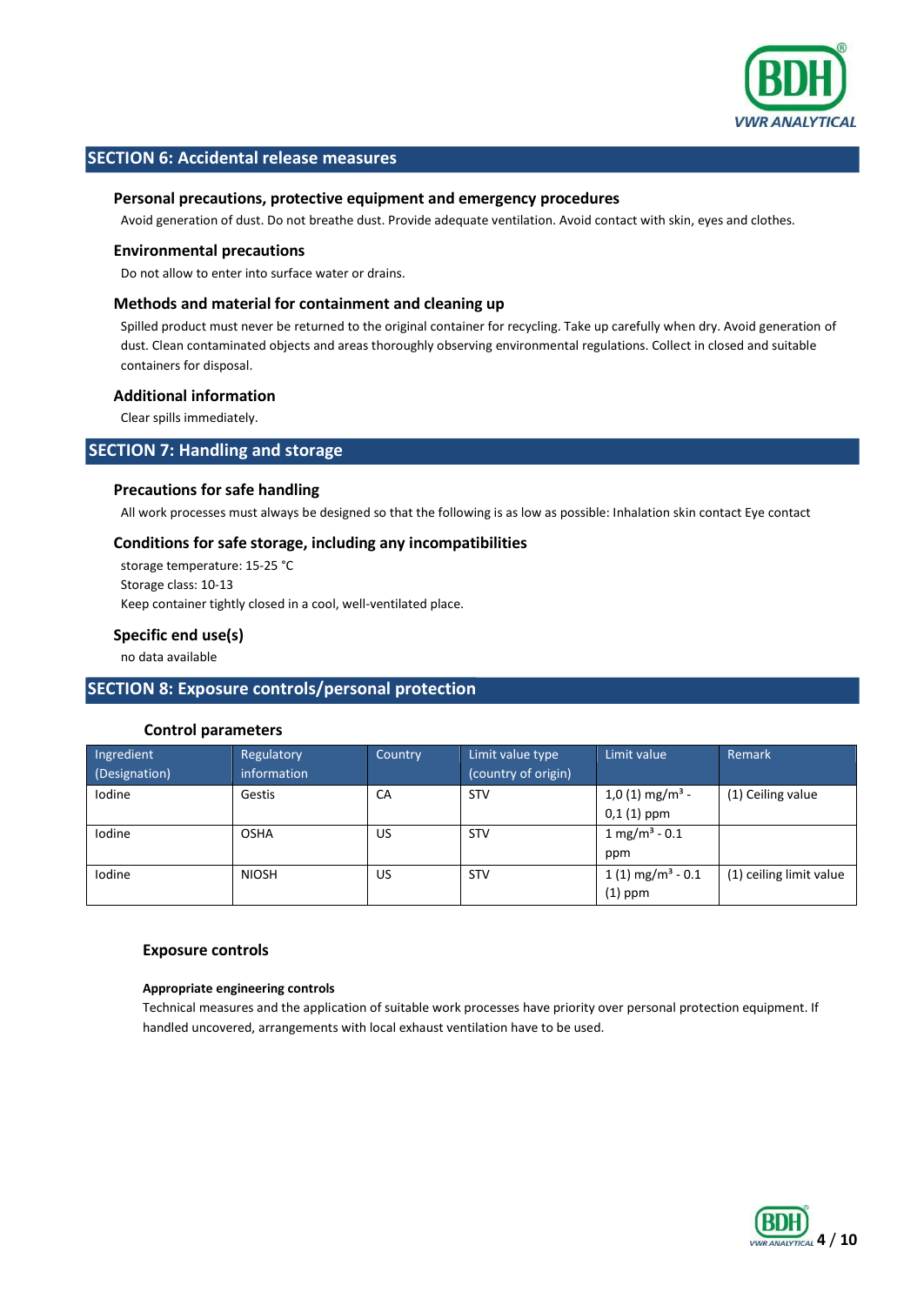

#### **Personal protection equipment**

Wear suitable protective clothing. When handling with chemical substances, protective clothing with CE-labels including the four control digits must be worn. For the protection against direct skin contact, body protective clothing is essential (in addition to the usual working clothes).

*Eye/face protection*

Eye glasses with side protection DIN-/EN-Norms: DIN EN 166

Recommendation: VWR 111-0432

*Skin protection*

When handling with chemical substances, protective gloves must be worn with the CE-label including the four control digits. Recommended glove articles DIN-/EN-Norms: DIN EN 374 In the case of wanting to use the gloves again, clean them before taking off and air them well.

By short-term hand contact

| NBR (Nitrile rubber) |
|----------------------|
| $0.12$ mm            |
| > 480 min            |
| VWR 112-0998         |
|                      |

| VWR 112-3717 / 112-1381 |
|-------------------------|
|                         |

#### *Respiratory protection*

Respiratory protection necessary at: aerosol or mist formation Suitable respiratory protection apparatus: Full-/half-/quarter-face masks (DIN EN 136/140) Recommendation: VWR 111-0206 Suitable material: A2B2E2K2P3 Recommendation: VWR 111-0059

#### *Additional information*

Wash hands before breaks and after work. Avoid contact with skin and eyes. When using do not eat, drink or smoke. Provide eye shower and label its location conspicuously.

*Environmental exposure controls* no data available

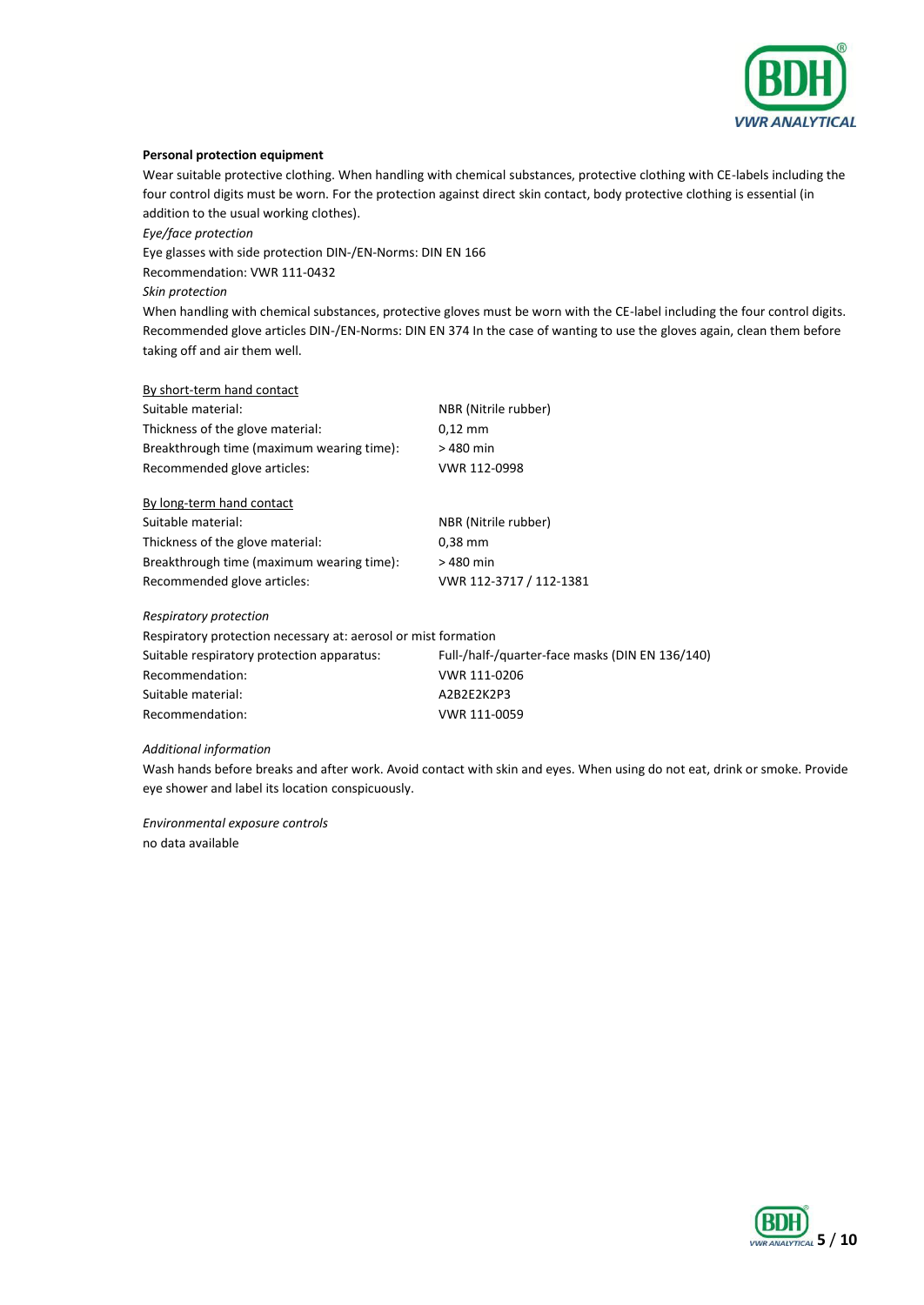

# **SECTION 9: Physical and chemical properties**

# **Information on basic physical and chemical properties**

(a) Appearance

| Physical state:      | liquid            |
|----------------------|-------------------|
| Colour:              | no data available |
| (b) Odour:           | no data available |
| (c) Odour threshold: | no data available |

# **Safety relevant basic data**

| $(d)$ pH:                                        | no data available |
|--------------------------------------------------|-------------------|
| (e) Melting point/freezing point:                | no data available |
| (f) Initial boiling point and boiling range:     | no data available |
| (g) Flash point:                                 | no data available |
| (h) Evaporation rate:                            | no data available |
| (i) Flammability (solid, gas):                   | not applicable    |
| (i) Upper/lower flammability or explosive limits |                   |
| Lower explosion limit:                           | no data available |
| Upper explosion limit:                           | no data available |
| (k) Vapour pressure:                             | no data available |
| (I) Vapour density:                              | no data available |
| (m) Relative density:                            | no data available |
| (n) Solubility(ies)                              |                   |
| at 20 °C:                                        | no data available |
| Soluble (g/L) in:                                | no data available |
| (o) Partition coefficient: n-octanol/water:      | no data available |
| (p) Auto-ignition temperature:                   | no data available |
| (g) Decomposition temperature:                   | no data available |
| (r) Viscosity                                    |                   |
| Kinematic viscosity:                             | no data available |
| Dynamic viscosity:                               | no data available |
| (s) Explosive properties:                        | not applicable    |
| (t) Oxidising properties:                        | not applicable    |
|                                                  |                   |

# **Other information**

| Bulk density:          | no data available |
|------------------------|-------------------|
| Refraction index:      | no data available |
| Dissociation constant: | no data available |
| Surface tension:       | no data available |
| Henry constant:        | no data available |
|                        |                   |

# **SECTION 10: Stability and reactivity**

# **Reactivity**

no data available

# **Chemical stability**

The product is chemically stable under standard ambient conditions (room temperature).

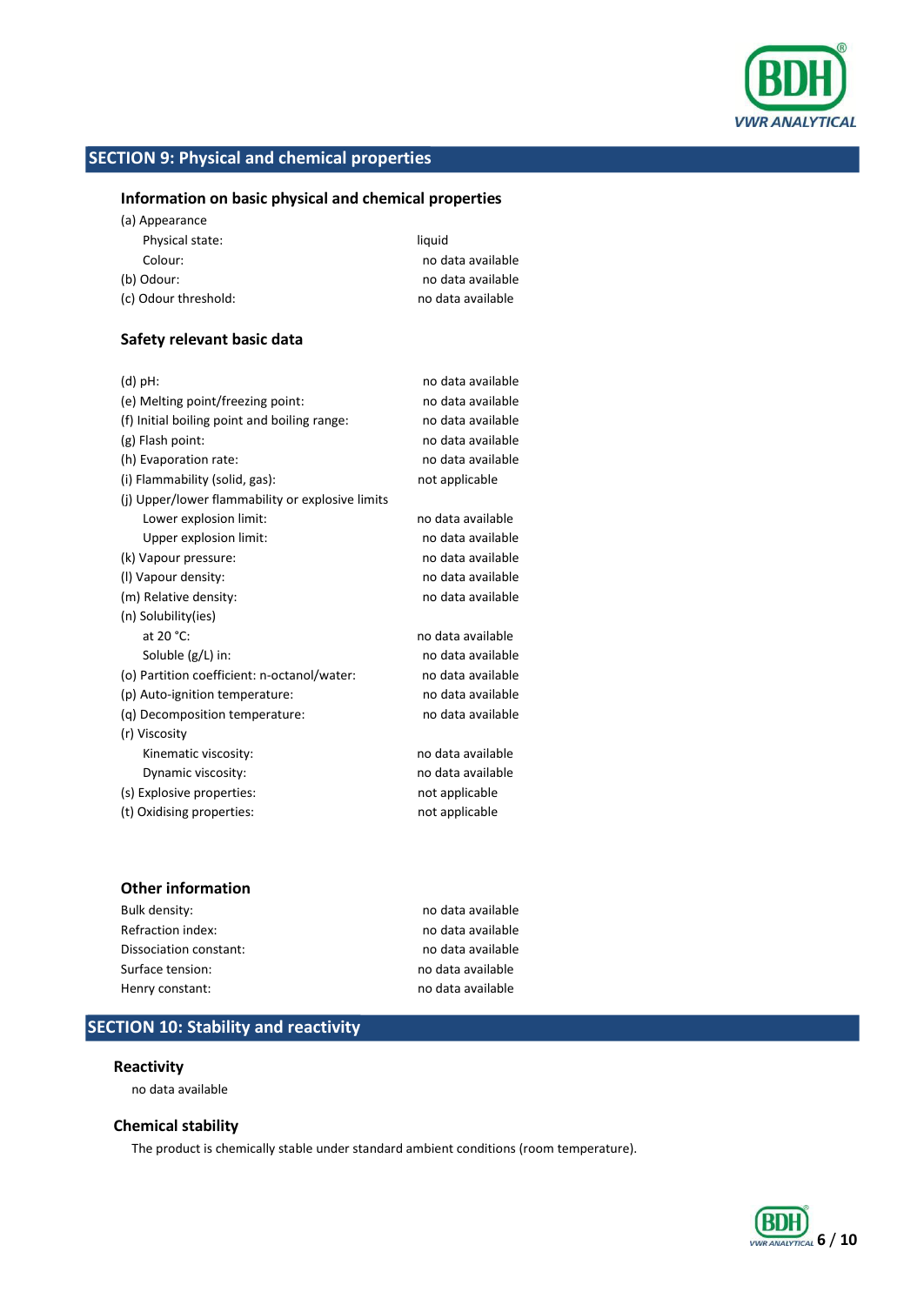

# **Possibility of hazardous reactions**

The generally known reaction partners of water.

# **Conditions to avoid**

no data available

# **Incompatible materials**

no data available

# **Hazardous decomposition products**

no data available

# **Additional information**

no data available

# **SECTION 11: Toxicological information**

# **Information on toxicological effects**

**Acute effects** *Acute oral toxicity*: no data available

*Acute dermal toxicity*: no data available

*Acute inhalation toxicity*: no data available

## **Irritant and corrosive effects**

*Primary irritation to the skin:*  not applicable

*Irritation to eyes:* not applicable

*Irritation to respiratory tract:* not applicable

# **Respiratory or skin sensitisation**

In case of skin contact: not sensitising After inhalation: not sensitising

# **STOT-single exposure**

not applicable

#### **STOT-repeated exposure**

not applicable

#### **CMR effects (carcinogenicity, mutagenicity and toxicity for reproduction)**

#### **Carcinogenicity**

No indication of human carcinogenicity.

#### **Germ cell mutagenicity**

No indications of human germ cell mutagenicity exist.

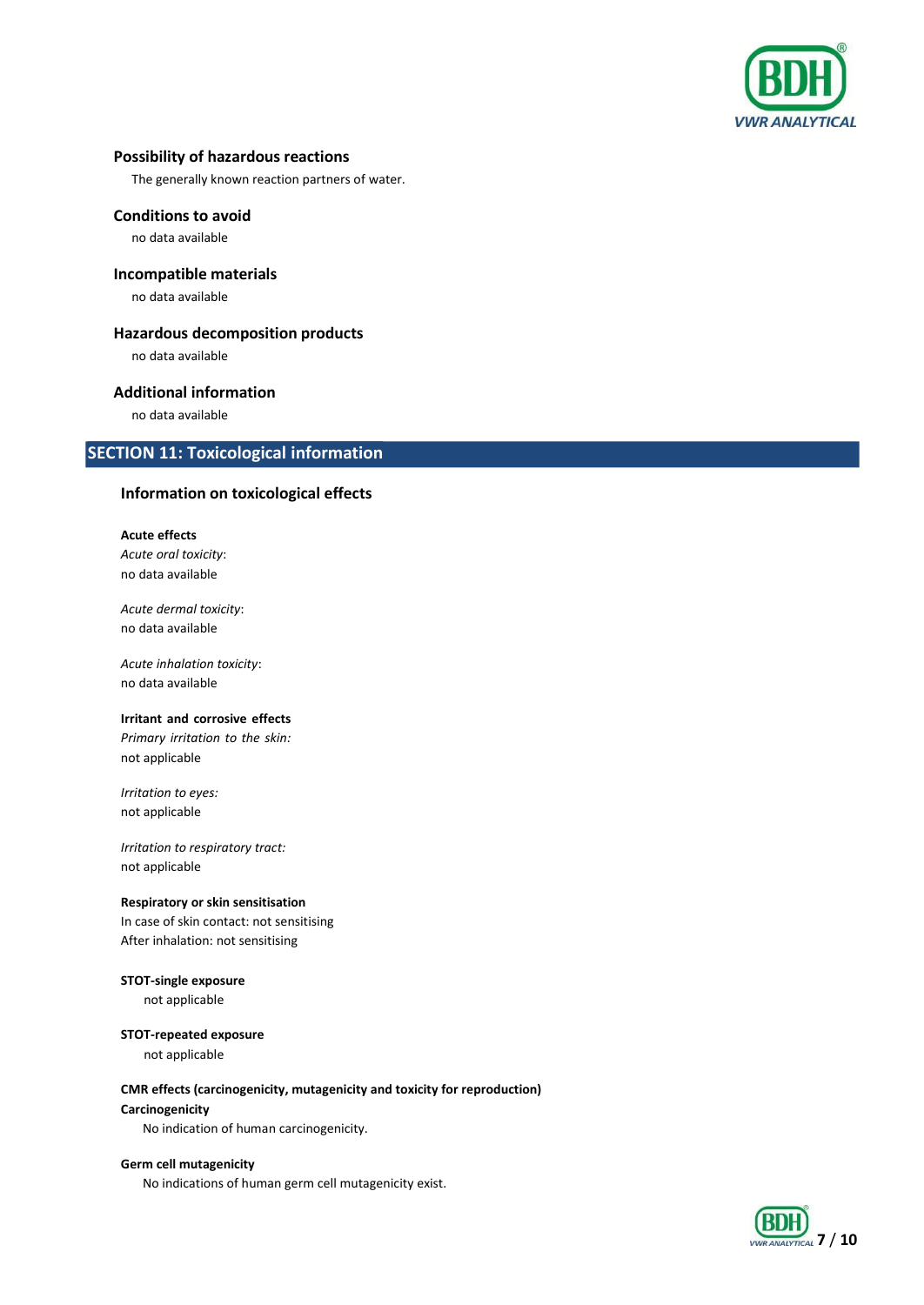

#### **Reproductive toxicity**

No indications of human reproductive toxicity exist.

#### **Aspiration hazard**

not applicable

# **Other adverse effects**

no data available

# **Additional information**

no data available

# **SECTION 12: Ecological information**

# **Ecotoxicity**

**Acute (short-term) fish toxicity:** no data available

**Chronic (long-term) fish toxicity**: no data available

**Acute (short-term) daphnia toxicity:** no data available

**Chronic (long-term) daphnia toxicity:** no data available

#### **Acute (short-term) algae toxicity:** no data available

**Chronic (long-term) algae toxicity:** no data available

# **Persistence and degradability**

no data available

# **Bioaccumulative potential**

Partition coefficient: n-octanol/water: no data available

# **Mobility in soil:**

no data available

# **Results of PBT/vPvB assessment**

no data available

# **Other adverse effects** no data available

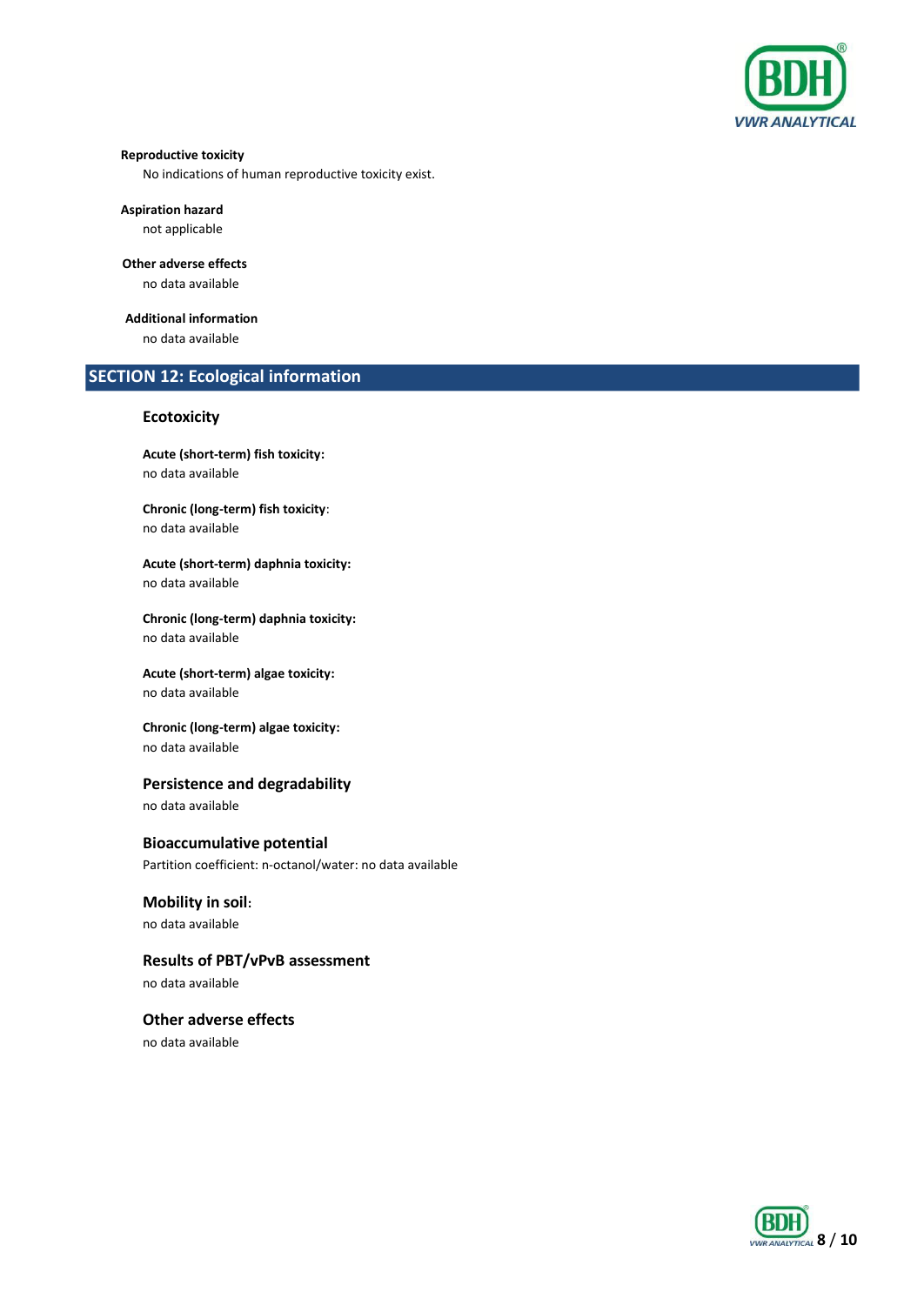

# **SECTION 13: Disposal considerations**

# **Waste treatment methods**

#### **Appropriate disposal / Product**

Dispose according to local legislation. Consult the appropriate local waste disposal expert about waste disposal.

Waste code product: no data available

#### **Appropriate disposal / Package**

Dispose according to local legislation. Handle contaminated packages in the same way as the substance itself.

#### **Additional information**

no data available

# **SECTION 14: Transport information**

# **Land transport (ADR/RID/DOT)**

No dangerous good in sense of this transport regulation.

# **Sea transport (IMDG)**

No dangerous good in sense of this transport regulation.

Transport in bulk according to Annex II of MARPOL 73/78 and the IBC Code not relevant

# **Air transport (ICAO-TI / IATA-DGR)**

No dangerous good in sense of this transport regulation.

# **SECTION 15: Regulatory information**

# **Safety, health and environmental regulations/legislation specific for the substance or mixture**

**General rules**

Water hazard class (WGK): no data available

#### **California Prop 65 Components**

This product does not contain any chemicals known to the State of California to cause cancer, birth, or any other reproductive defects.

# **Chemical Safety Assessment**

no data available